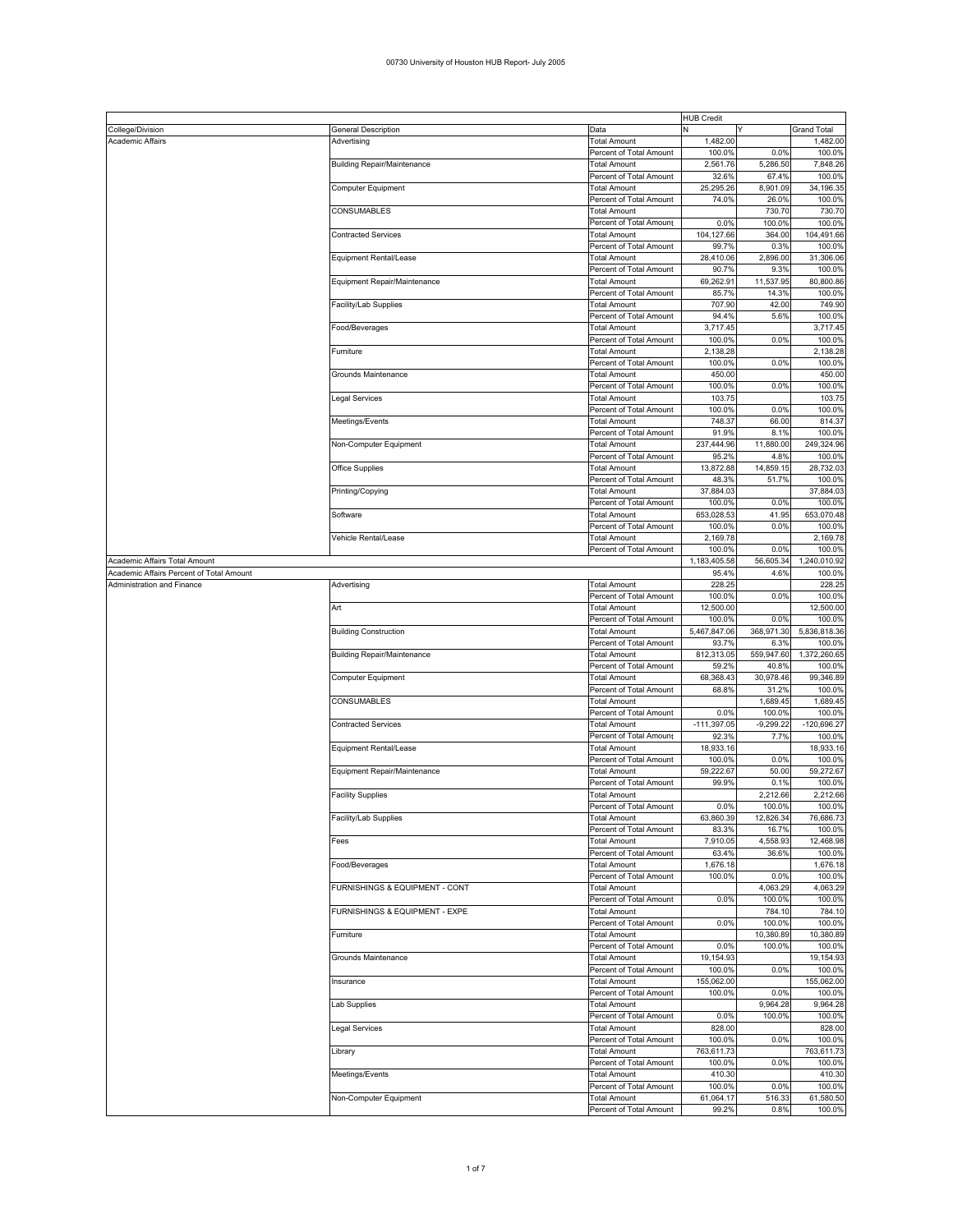|                                                    |                                    |                         | <b>HUB Credit</b> |              |                    |
|----------------------------------------------------|------------------------------------|-------------------------|-------------------|--------------|--------------------|
| College/Division                                   | General Description                | Data                    | N                 |              | <b>Grand Total</b> |
| Administration and Finance                         | Office Supplies                    | <b>Total Amount</b>     | 3,347.50          | 12,111.37    | 15,458.87          |
|                                                    |                                    |                         |                   |              |                    |
|                                                    |                                    | Percent of Total Amount | 21.7%             | 78.3%        | 100.0%             |
|                                                    | PARTS - FURNISHINGS & EQUIPMT      | <b>Total Amount</b>     |                   | 3,310.43     | 3,310.43           |
|                                                    |                                    | Percent of Total Amount | 0.0%              | 100.0%       | 100.0%             |
|                                                    | Software                           | <b>Total Amount</b>     | 4,959.00          |              | 4,959.00           |
|                                                    |                                    | Percent of Total Amount | 100.0%            | 0.0%         | 100.0%             |
|                                                    | <b>Utilities</b>                   | <b>Total Amount</b>     | 262,637.07        |              | 262,637.07         |
|                                                    |                                    |                         |                   |              |                    |
|                                                    |                                    | Percent of Total Amount | 100.0%            | 0.0%         | 100.0%             |
|                                                    | Vehicle Repair/Maintenance         | <b>Total Amount</b>     | 23.98             | 216.38       | 240.36             |
|                                                    |                                    | Percent of Total Amount | 10.0%             | 90.0%        | 100.0%             |
| Administration and Finance Total Amount            |                                    |                         | 7,672,560.87      | 1,013,282.59 | 8,685,843.46       |
|                                                    |                                    |                         |                   |              |                    |
| Administration and Finance Percent of Total Amount |                                    |                         | 88.3%             | 11.7%        | 100.0%             |
| Architecture                                       | Computer Equipment                 | <b>Total Amount</b>     | 2.564.00          |              | 2,564.00           |
|                                                    |                                    | Percent of Total Amount | 100.0%            | 0.0%         | 100.0%             |
|                                                    | <b>Contracted Services</b>         | <b>Total Amount</b>     | 1,055.73          |              | 1,055.73           |
|                                                    |                                    |                         |                   |              |                    |
|                                                    |                                    | Percent of Total Amount | 100.0%            | 0.0%         | 100.0%             |
|                                                    | Equipment Rental/Lease             | <b>Total Amount</b>     | 3.485.04          |              | 3,485.04           |
|                                                    |                                    | Percent of Total Amount | 100.0%            | 0.0%         | 100.0%             |
|                                                    | Facility/Lab Supplies              | <b>Total Amount</b>     | 705.19            |              | 705.19             |
|                                                    |                                    |                         |                   |              |                    |
|                                                    |                                    | Percent of Total Amount | 100.0%            | 0.0%         | 100.0%             |
|                                                    | Food/Beverages                     | <b>Total Amount</b>     | 1,847.19          |              | 1,847.19           |
|                                                    |                                    | Percent of Total Amount | 100.0%            | 0.0%         | 100.0%             |
|                                                    |                                    |                         |                   |              | 409.23             |
|                                                    | Office Supplies                    | <b>Total Amount</b>     | 359.37            | 49.86        |                    |
|                                                    |                                    | Percent of Total Amount | 87.8%             | 12.2%        | 100.0%             |
|                                                    | Printing/Copying                   | <b>Total Amount</b>     | 1,997.50          |              | 1,997.50           |
|                                                    |                                    | Percent of Total Amount | 100.0%            | 0.0%         | 100.0%             |
|                                                    |                                    |                         |                   |              |                    |
| Architecture Total Amount                          |                                    |                         | 12,014.02         | 49.86        | 12,063.88          |
| Architecture Percent of Total Amount               |                                    |                         | 99.6%             | 0.4%         | 100.0%             |
| <b>Business Administration</b>                     | Advertising                        | <b>Total Amount</b>     | 1,033.75          |              | 1,033.75           |
|                                                    |                                    | Percent of Total Amount | 100.0%            | 0.0%         | 100.0%             |
|                                                    |                                    |                         |                   |              |                    |
|                                                    | <b>Building Repair/Maintenance</b> | <b>Total Amount</b>     | 527.10            |              | 527.10             |
|                                                    |                                    | Percent of Total Amount | 100.0%            | 0.0%         | 100.0%             |
|                                                    | Computer Equipment                 | <b>Total Amount</b>     | 14,671.89         | 36,208.00    | 50,879.89          |
|                                                    |                                    | Percent of Total Amount | 28.8%             | 71.2%        | 100.0%             |
|                                                    |                                    |                         |                   |              |                    |
|                                                    | <b>Contracted Services</b>         | <b>Total Amount</b>     | 27,099.45         |              | 27,099.45          |
|                                                    |                                    | Percent of Total Amount | 100.0%            | 0.0%         | 100.0%             |
|                                                    | Equipment Rental/Lease             | <b>Total Amount</b>     | 6.421.44          | 1,502.00     | 7,923.44           |
|                                                    |                                    |                         |                   |              |                    |
|                                                    |                                    | Percent of Total Amount | 81.0%             | 19.0%        | 100.0%             |
|                                                    | Equipment Repair/Maintenance       | <b>Total Amount</b>     | 3,473.29          |              | 3,473.29           |
|                                                    |                                    | Percent of Total Amount | 100.0%            | 0.0%         | 100.0%             |
|                                                    | Food/Beverages                     | <b>Total Amount</b>     | 6,235.16          | 66.15        | 6,301.31           |
|                                                    |                                    |                         |                   |              |                    |
|                                                    |                                    | Percent of Total Amount | 99.0%             | 1.0%         | 100.0%             |
|                                                    | Meetings/Events                    | <b>Total Amount</b>     | 2,472.13          | 375.80       | 2,847.93           |
|                                                    |                                    | Percent of Total Amount | 86.8%             | 13.2%        | 100.0%             |
|                                                    |                                    |                         | 590.92            | 1,975.45     | 2,566.37           |
|                                                    | Non-Computer Equipment             | <b>Total Amount</b>     |                   |              |                    |
|                                                    |                                    | Percent of Total Amount | 23.0%             | 77.0%        | 100.0%             |
|                                                    | Office Supplies                    | <b>Total Amount</b>     | 7,771.69          | 3,847.30     | 11,618.99          |
|                                                    |                                    | Percent of Total Amount | 66.9%             | 33.1%        | 100.0%             |
|                                                    |                                    | <b>Total Amount</b>     | 18,221.33         | 1,502.00     | 19,723.33          |
|                                                    | Printing/Copying                   |                         |                   |              |                    |
|                                                    |                                    | Percent of Total Amount | 92.4%             | 7.6%         | 100.0%             |
|                                                    | Software                           | <b>Total Amount</b>     | 4,589.99          |              | 4,589.99           |
|                                                    |                                    | Percent of Total Amount | 100.0%            | 0.0%         | 100.0%             |
|                                                    |                                    |                         |                   |              |                    |
| <b>Business Administration Total Amount</b>        |                                    |                         | 93,108.14         | 45,476.70    | 138,584.84         |
| Business Administration Percent of Total Amount    |                                    |                         | 67.2%             | 32.8%        | 100.0%             |
| Education                                          | Computer Equipment                 | <b>Total Amount</b>     | 26,599.21         | 17,718.77    | 44,317.98          |
|                                                    |                                    | Percent of Total Amount | 60.0%             | 40.0%        | 100.0%             |
|                                                    |                                    |                         |                   | 1,411.80     |                    |
|                                                    | <b>CONSUMABLES</b>                 | Total Amount            |                   |              | 1,411.80           |
|                                                    |                                    | Percent of Total Amount | 0.0%              | 100.0%       | 100.0%             |
|                                                    | <b>Contracted Services</b>         | <b>Total Amount</b>     | 171,635.66        |              | 171,635.66         |
|                                                    |                                    | Percent of Total Amount | 100.0%            | 0.0%         | 100.0%             |
|                                                    | Equipment Rental/Lease             | Total Amount            | 8,861.44          |              | 8,861.44           |
|                                                    |                                    |                         |                   |              |                    |
|                                                    |                                    | Percent of Total Amount | 100.0%            | 0.0%         | 100.0%             |
|                                                    | Equipment Repair/Maintenance       | <b>Total Amount</b>     | 1,073.28          |              | 1,073.28           |
|                                                    |                                    | Percent of Total Amount | 100.0%            | 0.0%         | 100.0%             |
|                                                    | <b>Facility Supplies</b>           | Total Amount            |                   | 822.50       | 822.50             |
|                                                    |                                    |                         | 0.0%              |              | 100.0%             |
|                                                    |                                    | Percent of Total Amount |                   | 100.0%       |                    |
|                                                    | Food/Beverages                     | Total Amount            | 3,359.37          |              | 3,359.37           |
|                                                    |                                    | Percent of Total Amount | 100.0%            | 0.0%         | 100.0%             |
|                                                    | FURNISHINGS & EQUIPMENT - EXPE     | Total Amount            |                   | 189.40       | 189.40             |
|                                                    |                                    |                         | 0.0%              | 100.0%       |                    |
|                                                    |                                    | Percent of Total Amount |                   |              | 100.0%             |
|                                                    | Meetings/Events                    | <b>Total Amount</b>     |                   | 229.04       | 229.04             |
|                                                    |                                    | Percent of Total Amount | 0.0%              | 100.0%       | 100.0%             |
|                                                    | Non-Computer Equipment             | <b>Total Amount</b>     | 34,618.87         | 4,158.95     | 38,777.82          |
|                                                    |                                    |                         |                   |              |                    |
|                                                    |                                    | Percent of Total Amount | 89.3%             | 10.7%        | 100.0%             |
|                                                    | Office Supplies                    | <b>Total Amount</b>     | 50,325.84         | 2,491.23     | 52,817.07          |
|                                                    |                                    | Percent of Total Amount | 95.3%             | 4.7%         | 100.0%             |
|                                                    | PARTS-COMPUTER EQUIPMENT-EXPEN     | Total Amount            |                   | 499.00       | 499.00             |
|                                                    |                                    |                         |                   |              |                    |
|                                                    |                                    | Percent of Total Amount | 0.0%              | 100.0%       | 100.0%             |
|                                                    | Printing/Copying                   | <b>Total Amount</b>     | 11,196.80         |              | 11,196.80          |
|                                                    |                                    | Percent of Total Amount | 100.0%            | 0.0%         | 100.0%             |
|                                                    | Software                           | <b>Total Amount</b>     | 560.60            |              | 560.60             |
|                                                    |                                    |                         |                   |              |                    |
|                                                    |                                    | Percent of Total Amount | 100.0%            | 0.0%         | 100.0%             |
| <b>Education Total Amount</b>                      |                                    |                         | 308,231.07        | 27,520.69    | 335,751.76         |
|                                                    |                                    |                         |                   |              |                    |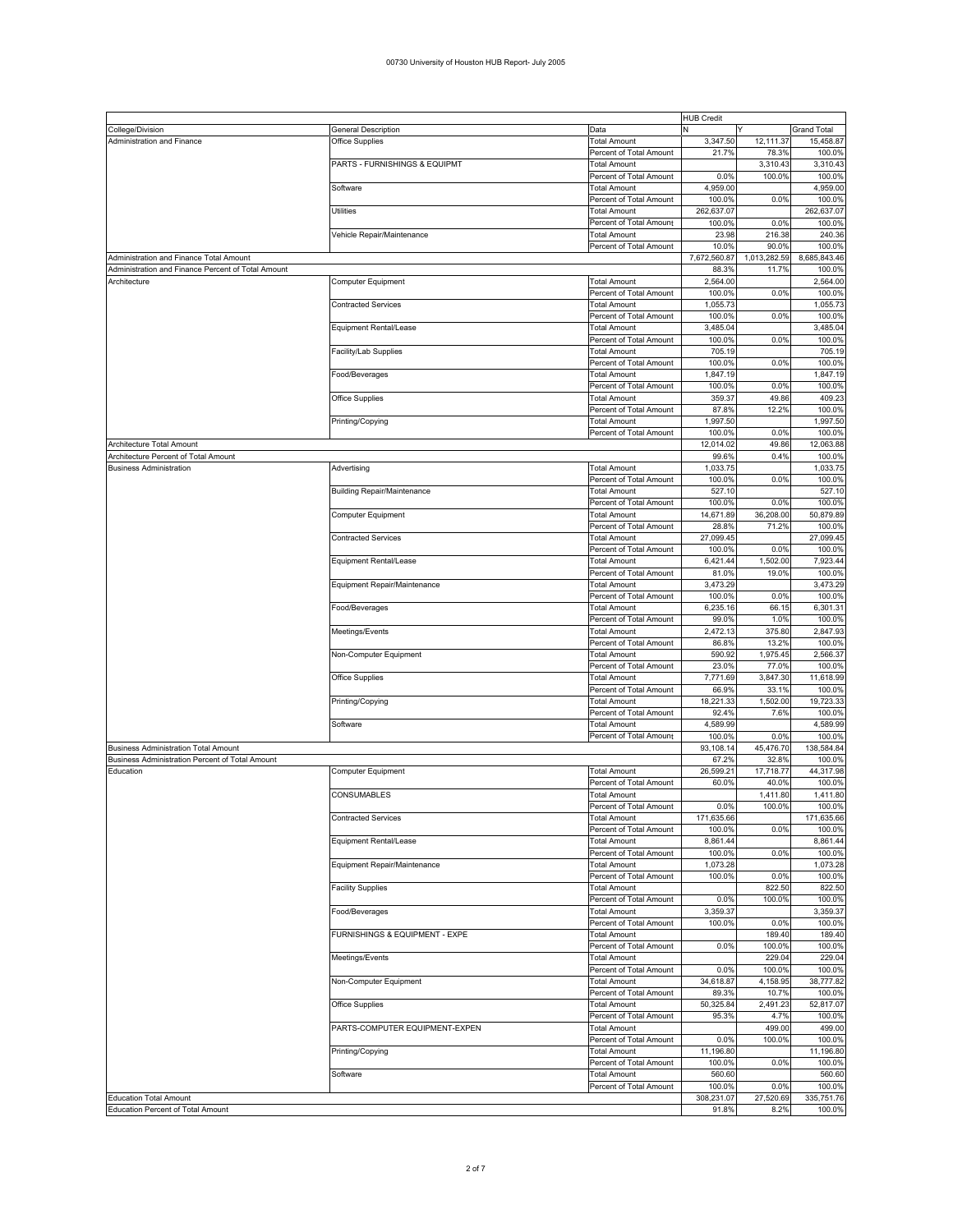## 00730 University of Houston HUB Report- July 2005

|                                                        |                                    |                         | <b>HUB Credit</b> |          |                    |
|--------------------------------------------------------|------------------------------------|-------------------------|-------------------|----------|--------------------|
| College/Division                                       | General Description                | Data                    | N                 |          | <b>Grand Total</b> |
| Engineering                                            | Advertising                        | <b>Total Amount</b>     | 3,519.00          | 1,362.43 | 4,881.43           |
|                                                        |                                    | Percent of Total Amount | 72.1%             | 27.9%    | 100.0%             |
|                                                        | Computer Equipment                 | <b>Total Amount</b>     | 36,527.32         | 1,266.00 | 37,793.32          |
|                                                        |                                    |                         | 96.7%             | 3.3%     |                    |
|                                                        |                                    | Percent of Total Amount |                   |          | 100.0%             |
|                                                        | <b>Contracted Services</b>         | Total Amount            | 57,466.53         | 520.00   | 57,986.53          |
|                                                        |                                    | Percent of Total Amount | 99.1%             | 0.9%     | 100.0%             |
|                                                        | Equipment Rental/Lease             | Total Amount            | 2,257.78          |          | 2,257.78           |
|                                                        |                                    | Percent of Total Amount | 100.0%            | 0.0%     | 100.0%             |
|                                                        | Equipment Repair/Maintenance       | Total Amount            | 7,221.37          |          | 7,221.37           |
|                                                        |                                    | Percent of Total Amount | 100.0%            | 0.0%     | 100.0%             |
|                                                        |                                    |                         | 5,175.77          | 371.92   | 5,547.69           |
|                                                        | Facility/Lab Supplies              | Total Amount            |                   |          |                    |
|                                                        |                                    | Percent of Total Amount | 93.3%             | 6.7%     | 100.0%             |
|                                                        | Fees                               | Total Amount            | 200.00            |          | 200.00             |
|                                                        |                                    | Percent of Total Amount | 100.0%            | 0.0%     | 100.0%             |
|                                                        | Food/Beverages                     | Total Amount            | 7,184.48          |          | 7,184.48           |
|                                                        |                                    | Percent of Total Amount | 100.0%            | 0.0%     | 100.0%             |
|                                                        | Furniture                          | Total Amount            | 7,143.60          |          | 7,143.60           |
|                                                        |                                    | Percent of Total Amount | 100.0%            | 0.0%     | 100.0%             |
|                                                        |                                    |                         |                   |          |                    |
|                                                        | Meetings/Events                    | Total Amount            | 2,984.37          |          | 2,984.37           |
|                                                        |                                    | Percent of Total Amount | 100.0%            | 0.0%     | 100.0%             |
|                                                        | Non-Computer Equipment             | Total Amount            | 103,822.58        | 453.99   | 104,276.57         |
|                                                        |                                    | Percent of Total Amount | 99.6%             | 0.4%     | 100.0%             |
|                                                        | Office Supplies                    | Total Amount            | 46,944.17         | 4,155.80 | 51,099.97          |
|                                                        |                                    | Percent of Total Amount | 91.9%             | 8.1%     | 100.0%             |
|                                                        | Printing/Copying                   | Total Amount            | 18,912.85         |          | 18,912.85          |
|                                                        |                                    | Percent of Total Amount | 100.0%            | 0.0%     | 100.0%             |
|                                                        |                                    |                         | 13,581.28         |          | 13,581.28          |
|                                                        | Software                           | Total Amount            |                   |          |                    |
|                                                        |                                    | Percent of Total Amount | 100.0%            | 0.0%     | 100.0%             |
|                                                        | Vehicle Rental/Lease               | Total Amount            | 215.00            |          | 215.00             |
|                                                        |                                    | Percent of Total Amount | 100.0%            | 0.0%     | 100.0%             |
| <b>Engineering Total Amount</b>                        |                                    |                         | 313,156.10        | 8,130.14 | 321,286.24         |
| Engineering Percent of Total Amount                    |                                    |                         | 97.5%             | 2.5%     | 100.0%             |
| Graduate School of Social Work                         | Computer Equipment                 | <b>Total Amount</b>     | 2,773.56          |          | 2,773.56           |
|                                                        |                                    | Percent of Total Amount | 100.0%            | 0.0%     | 100.0%             |
|                                                        |                                    |                         |                   |          |                    |
|                                                        | <b>Contracted Services</b>         | Total Amount            | 6,244.14          |          | 6,244.14           |
|                                                        |                                    | Percent of Total Amount | 100.0%            | 0.0%     | 100.0%             |
|                                                        | Equipment Rental/Lease             | Total Amount            | 5,183.21          |          | 5,183.21           |
|                                                        |                                    | Percent of Total Amount | 100.0%            | 0.0%     | 100.0%             |
|                                                        | Food/Beverages                     | Total Amount            | 432.07            |          | 432.07             |
|                                                        |                                    | Percent of Total Amount | 100.0%            | 0.0%     | 100.0%             |
|                                                        | Non-Computer Equipment             | Total Amount            | 937.31            |          | 937.31             |
|                                                        |                                    |                         |                   |          |                    |
|                                                        |                                    | Percent of Total Amount | 100.0%            | 0.0%     | 100.0%             |
|                                                        | Office Supplies                    | Total Amount            | 6,595.81          | 367.93   | 6,963.74           |
|                                                        |                                    | Percent of Total Amount | 94.7%             | 5.3%     | 100.0%             |
|                                                        | Software                           | Total Amount            | 122.89            |          | 122.89             |
|                                                        |                                    | Percent of Total Amount | 100.0%            | 0.0%     | 100.0%             |
| Graduate School of Social Work Total Amount            |                                    |                         | 22,288.99         | 367.93   | 22,656.92          |
| Graduate School of Social Work Percent of Total Amount |                                    |                         | 98.4%             | 1.6%     | 100.0%             |
| Honors College                                         | <b>Contracted Services</b>         | Total Amount            | 2,039.76          |          | 2,039.76           |
|                                                        |                                    |                         |                   |          |                    |
|                                                        |                                    | Percent of Total Amount | 100.0%            | 0.0%     | 100.0%             |
|                                                        | Equipment Rental/Lease             | Total Amount            | 539.50            |          | 539.50             |
|                                                        |                                    | Percent of Total Amount | 100.0%            | 0.0%     | 100.0%             |
|                                                        | Food/Beverages                     | <b>Total Amount</b>     | 368.27            | 23.97    | 392.24             |
|                                                        |                                    | Percent of Total Amount | 93.9%             | 6.1%     | 100.0%             |
|                                                        | Meetings/Events                    | Total Amount            | 21,744.76         |          | 21,744.76          |
|                                                        |                                    | Percent of Total Amount | 100.0%            | 0.0%     | 100.0%             |
|                                                        |                                    |                         |                   |          |                    |
|                                                        | Office Supplies                    | Total Amount            | 321.08            | 67.95    | 389.03             |
|                                                        |                                    | Percent of Total Amount | 82.5%             | 17.5%    | 100.0%             |
|                                                        | Printing/Copying                   | Total Amount            | 952.58            |          | 952.58             |
|                                                        |                                    | Percent of Total Amount | 100.0%            | 0.0%     | 100.0%             |
|                                                        | Software                           | <b>Total Amount</b>     |                   | 39.80    | 39.80              |
|                                                        |                                    | Percent of Total Amount | 0.0%              | 100.0%   | 100.0%             |
| Honors College Total Amount                            |                                    |                         | 25,965.95         | 131.72   | 26,097.67          |
| Honors College Percent of Total Amount                 |                                    |                         | 99.5%             | 0.5%     | 100.0%             |
| Hotel and Restaurant Management                        | Advertising                        | <b>Total Amount</b>     | 247.20            |          | 247.20             |
|                                                        |                                    | Percent of Total Amount | 100.0%            | 0.0%     | 100.0%             |
|                                                        |                                    |                         |                   |          |                    |
|                                                        | <b>Building Repair/Maintenance</b> | <b>Total Amount</b>     |                   | 4,383.00 | 4,383.00           |
|                                                        |                                    | Percent of Total Amount | 0.0%              | 100.0%   | 100.0%             |
|                                                        | Computer Equipment                 | <b>Total Amount</b>     | 9,894.77          |          | 9,894.77           |
|                                                        |                                    | Percent of Total Amount | 100.0%            | 0.0%     | 100.0%             |
|                                                        | <b>Contracted Services</b>         | <b>Total Amount</b>     | 21,360.18         |          | 21,360.18          |
|                                                        |                                    | Percent of Total Amount | 100.0%            | 0.0%     | 100.0%             |
|                                                        | Equipment Rental/Lease             | <b>Total Amount</b>     | 4,589.23          |          | 4,589.23           |
|                                                        |                                    | Percent of Total Amount | 100.0%            | 0.0%     | 100.0%             |
|                                                        | Equipment Repair/Maintenance       | <b>Total Amount</b>     | 4,123.40          |          | 4,123.40           |
|                                                        |                                    |                         |                   |          |                    |
|                                                        |                                    | Percent of Total Amount | 100.0%            | 0.0%     | 100.0%             |
|                                                        | Facility/Lab Supplies              | <b>Total Amount</b>     | 14,380.22         | 222.00   | 14,602.22          |
|                                                        |                                    | Percent of Total Amount | 98.5%             | 1.5%     | 100.0%             |
|                                                        | Food/Beverages                     | <b>Total Amount</b>     | 2,736.87          |          | 2,736.87           |
|                                                        |                                    | Percent of Total Amount | 100.0%            | 0.0%     | 100.0%             |
|                                                        | Furniture                          | <b>Total Amount</b>     | 388.98            | 119.00   | 507.98             |
|                                                        |                                    | Percent of Total Amount | 76.6%             | 23.4%    | 100.0%             |
|                                                        | Grounds Maintenance                | Total Amount            | 1,087.12          |          | 1,087.12           |
|                                                        |                                    | Percent of Total Amount | 100.0%            | 0.0%     | 100.0%             |
|                                                        |                                    |                         |                   |          |                    |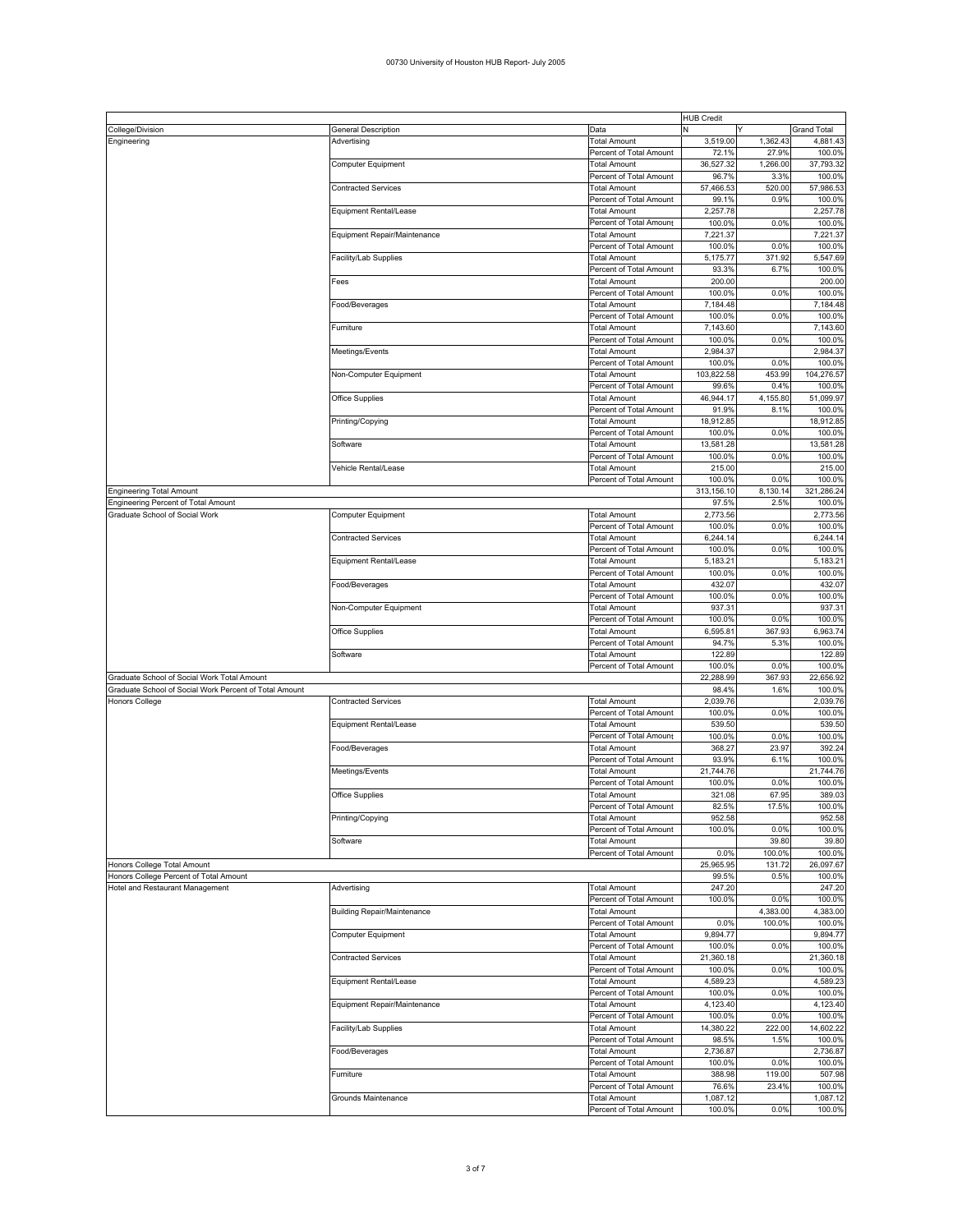## 00730 University of Houston HUB Report- July 2005

|                                                          |                                    |                         | <b>HUB Credit</b> |            |                    |
|----------------------------------------------------------|------------------------------------|-------------------------|-------------------|------------|--------------------|
| College/Division                                         | General Description                | Data                    | N                 |            | <b>Grand Total</b> |
| Hotel and Restaurant Management                          | Meetings/Events                    | <b>Total Amount</b>     | 744.37            |            | 744.37             |
|                                                          |                                    | Percent of Total Amount | 100.0%            | 0.0%       | 100.0%             |
|                                                          | Non-Computer Equipment             | <b>Total Amount</b>     | 4,651.87          |            | 4,651.87           |
|                                                          |                                    | Percent of Total Amount | 100.0%            | 0.0%       | 100.0%             |
|                                                          | <b>Office Supplies</b>             | Total Amount            | 6,199.42          | 2,001.90   | 8,201.32           |
|                                                          |                                    | Percent of Total Amount | 75.6%             | 24.4%      | 100.0%             |
|                                                          |                                    |                         | 139.21            |            | 139.21             |
|                                                          | Printing/Copying                   | Total Amount            |                   |            |                    |
|                                                          |                                    | Percent of Total Amount | 100.0%            | 0.0%       | 100.0%             |
|                                                          | Promotional                        | <b>Total Amount</b>     | 1,248.56          | 310.29     | 1,558.85           |
|                                                          |                                    | Percent of Total Amount | 80.1%             | 19.9%      | 100.0%             |
|                                                          | Software                           | <b>Total Amount</b>     | 975.09            |            | 975.09             |
|                                                          |                                    | Percent of Total Amount | 100.0%            | 0.0%       | 100.0%             |
| Hotel and Restaurant Management Total Amount             |                                    |                         | 72,766.49         | 7,036.19   | 79,802.68          |
| Hotel and Restaurant Management Percent of Total Amount  |                                    |                         | 91.2%             | 8.8%       | 100.0%             |
|                                                          |                                    |                         |                   |            |                    |
| Law Center                                               | Advertising                        | Total Amount            | 442.00            |            | 442.00             |
|                                                          |                                    | Percent of Total Amount | 100.0%            | 0.0%       | 100.0%             |
|                                                          | Computer Equipment                 | <b>Total Amount</b>     | 89,093.02         | 1,923.80   | 91,016.82          |
|                                                          |                                    | Percent of Total Amount | 97.9%             | 2.1%       | 100.0%             |
|                                                          | CONSUMABLES                        | <b>Total Amount</b>     |                   | 164.82     | 164.82             |
|                                                          |                                    | Percent of Total Amount | 0.0%              | 100.0%     | 100.0%             |
|                                                          | <b>Contracted Services</b>         | Total Amount            | 155,947.27        |            | 155,947.27         |
|                                                          |                                    | Percent of Total Amount | 100.0%            | 0.0%       | 100.0%             |
|                                                          |                                    |                         |                   |            |                    |
|                                                          | Equipment Rental/Lease             | Total Amount            | 1,741.02          |            | 1,741.02           |
|                                                          |                                    | Percent of Total Amount | 100.0%            | 0.0%       | 100.0%             |
|                                                          | Food/Beverages                     | <b>Total Amount</b>     | 375.88            |            | 375.88             |
|                                                          |                                    | Percent of Total Amount | 100.0%            | 0.0%       | 100.0%             |
|                                                          | Library                            | <b>Total Amount</b>     | 30.00             |            | 30.00              |
|                                                          |                                    | Percent of Total Amount | 100.0%            | 0.0%       | 100.0%             |
|                                                          | Meetings/Events                    | Total Amount            | 4,494.29          | 3,090.00   | 7,584.29           |
|                                                          |                                    |                         |                   |            |                    |
|                                                          |                                    | Percent of Total Amount | 59.3%             | 40.7%      | 100.0%             |
|                                                          | Non-Computer Equipment             | Total Amount            | 5,086.23          | 1,343.42   | 6,429.65           |
|                                                          |                                    | Percent of Total Amount | 79.1%             | 20.9%      | 100.0%             |
|                                                          | Office Supplies                    | <b>Total Amount</b>     | 16,964.87         | 4,312.39   | 21,277.26          |
|                                                          |                                    | Percent of Total Amount | 79.7%             | 20.3%      | 100.0%             |
|                                                          | Printing/Copying                   | Total Amount            | 18,173.64         |            | 18,173.64          |
|                                                          |                                    | Percent of Total Amount | 100.0%            | 0.0%       | 100.0%             |
|                                                          | Software                           | <b>Total Amount</b>     | 15,976.00         |            | 15,976.00          |
|                                                          |                                    |                         |                   |            |                    |
|                                                          |                                    | Percent of Total Amount | 100.0%            | 0.0%       | 100.0%             |
| Law Center Total Amount                                  |                                    |                         | 308,324.22        | 10,834.43  | 319,158.65         |
| Law Center Percent of Total Amount                       |                                    |                         | 96.6%             | 3.4%       | 100.0%             |
| Liberal Arts and Social Sciences                         | Advertising                        | <b>Total Amount</b>     | 19,798.25         |            | 19,798.25          |
|                                                          |                                    | Percent of Total Amount | 100.0%            | 0.0%       | 100.0%             |
|                                                          | <b>Building Repair/Maintenance</b> | <b>Total Amount</b>     | 160.07            |            | 160.07             |
|                                                          |                                    | Percent of Total Amount | 100.0%            | 0.0%       | 100.0%             |
|                                                          |                                    |                         |                   |            |                    |
|                                                          | Computer Equipment                 | Total Amount            | 13,760.48         | 110,303.89 | 124,064.37         |
|                                                          |                                    | Percent of Total Amount | 11.1%             | 88.9%      | 100.0%             |
|                                                          | Contracted Services                | Total Amount            | 43,875.93         | 1,386.66   | 45,262.59          |
|                                                          |                                    | Percent of Total Amount | 96.9%             | 3.1%       | 100.0%             |
|                                                          | Equipment Rental/Lease             | Total Amount            | 11,739.34         | 1,009.00   | 12,748.34          |
|                                                          |                                    | Percent of Total Amount | 92.1%             | 7.9%       | 100.0%             |
|                                                          | Equipment Repair/Maintenance       | Total Amount            | 1,358.77          | 1,393.00   | 2,751.77           |
|                                                          |                                    |                         |                   |            |                    |
|                                                          |                                    | Percent of Total Amount | 49.4%             | 50.6%      | 100.0%             |
|                                                          | <b>Facility Supplies</b>           | <b>Total Amount</b>     |                   | 40.00      | 40.00              |
|                                                          |                                    | Percent of Total Amount | 0.0%              | 100.0%     | 100.0%             |
|                                                          | Facility/Lab Supplies              | Total Amount            | 18,533.62         |            | 18,533.62          |
|                                                          |                                    | Percent of Total Amount | 100.0%            | 0.0%       | 100.0%             |
|                                                          | Food/Beverages                     | Total Amount            | 3,737.60          |            | 3,737.60           |
|                                                          |                                    | Percent of Total Amount | 100.0%            | 0.0%       | 100.0%             |
|                                                          | Furniture                          | Total Amount            |                   | 4,601.86   | 4,601.86           |
|                                                          |                                    |                         |                   |            |                    |
|                                                          |                                    | Percent of Total Amount | 0.0%              | 100.0%     | 100.0%             |
|                                                          | Lab Supplies                       | <b>Total Amount</b>     |                   | 54.09      | 54.09              |
|                                                          |                                    | Percent of Total Amount | 0.0%              | 100.0%     | 100.0%             |
|                                                          | Meetings/Events                    | <b>Total Amount</b>     | 10,040.54         | 15.75      | 10,056.29          |
|                                                          |                                    | Percent of Total Amount | 99.8%             | 0.2%       | 100.0%             |
|                                                          | Non-Computer Equipment             | <b>Total Amount</b>     | 14,693.88         | 5,737.99   | 20,431.87          |
|                                                          |                                    | Percent of Total Amount | 71.9%             | 28.1%      | 100.0%             |
|                                                          | Office Supplies                    | <b>Total Amount</b>     | 27,339.82         | 10,111.78  | 37,451.60          |
|                                                          |                                    |                         | 73.0%             | 27.0%      | 100.0%             |
|                                                          |                                    | Percent of Total Amount |                   |            |                    |
|                                                          | Printing/Copying                   | <b>Total Amount</b>     | 4,831.14          |            | 4,831.14           |
|                                                          |                                    | Percent of Total Amount | 100.0%            | 0.0%       | 100.0%             |
|                                                          | Software                           | <b>Total Amount</b>     | 9,270.76          | 3,250.00   | 12,520.76          |
|                                                          |                                    | Percent of Total Amount | 74.0%             | 26.0%      | 100.0%             |
|                                                          | Vehicle Rental/Lease               | <b>Total Amount</b>     | 2,453.40          |            | 2,453.40           |
|                                                          |                                    | Percent of Total Amount | 100.0%            | 0.0%       | 100.0%             |
| Liberal Arts and Social Sciences Total Amount            |                                    |                         | 181,593.60        | 137,904.02 | 319,497.62         |
|                                                          |                                    |                         |                   | 43.2%      |                    |
| Liberal Arts and Social Sciences Percent of Total Amount |                                    |                         | 56.8%             |            | 100.0%             |
| Library                                                  | Art                                | Total Amount            | 256.50            |            | 256.50             |
|                                                          |                                    | Percent of Total Amount | 100.0%            | 0.0%       | 100.0%             |
|                                                          | <b>Building Repair/Maintenance</b> | <b>Total Amount</b>     | 276.00            |            | 276.00             |
|                                                          |                                    | Percent of Total Amount | 100.0%            | 0.0%       | 100.0%             |
|                                                          | Computer Equipment                 | <b>Total Amount</b>     | 2,110.00          | 13,506.00  | 15,616.00          |
|                                                          |                                    | Percent of Total Amount | 13.5%             | 86.5%      | 100.0%             |
|                                                          |                                    |                         |                   |            |                    |
|                                                          | Contracted Services                | <b>Total Amount</b>     | 194,633.06        |            | 194,633.06         |
|                                                          |                                    | Percent of Total Amount | 100.0%            | 0.0%       | 100.0%             |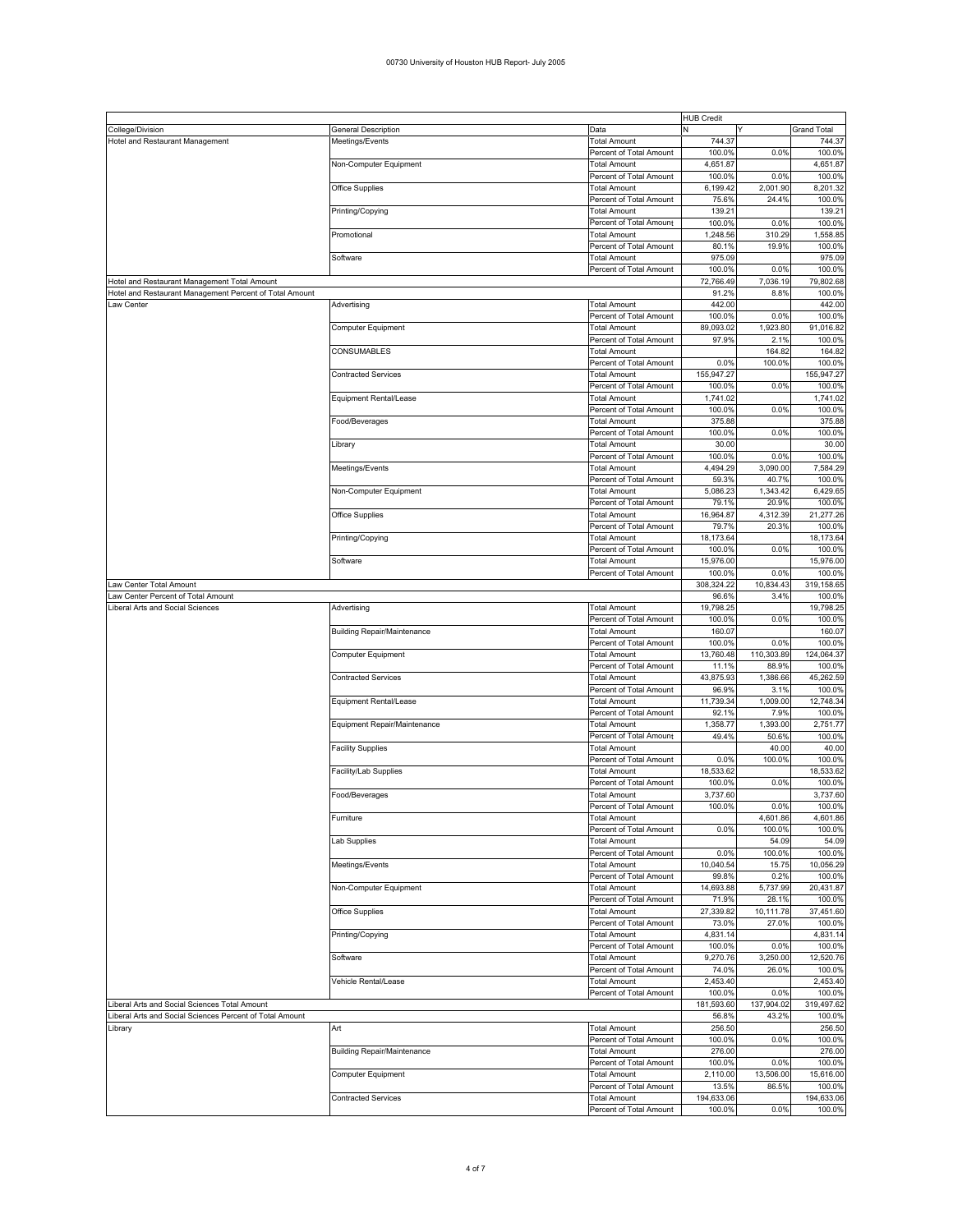|                                                         |                                    |                                                | <b>HUB Credit</b>  |           |                    |
|---------------------------------------------------------|------------------------------------|------------------------------------------------|--------------------|-----------|--------------------|
| College/Division                                        | General Description                | Data                                           | N                  | ٧         | <b>Grand Total</b> |
| Library                                                 | Equipment Rental/Lease             | <b>Total Amount</b>                            | 2,666.49           |           | 2,666.49           |
|                                                         |                                    | Percent of Total Amount                        | 100.0%             | 0.0%      | 100.0%             |
|                                                         | Equipment Repair/Maintenance       | <b>Total Amount</b>                            | 1,820.00           | 0.00      | 1,820.00           |
|                                                         |                                    | Percent of Total Amount                        | 100.0%             | 0.0%      | 100.0%             |
|                                                         | Food/Beverages                     | <b>Total Amount</b>                            | 1,325.27           |           | 1,325.27           |
|                                                         |                                    | Percent of Total Amount                        | 100.0%             | 0.0%      | 100.0%             |
|                                                         | Furniture                          | <b>Total Amount</b>                            | 43.28              |           | 43.28              |
|                                                         |                                    |                                                |                    |           |                    |
|                                                         |                                    | Percent of Total Amount                        | 100.0%             | 0.0%      | 100.0%             |
|                                                         | Library                            | <b>Total Amount</b>                            | 885.93             |           | 885.93             |
|                                                         |                                    | Percent of Total Amount                        | 100.0%             | 0.0%      | 100.0%             |
|                                                         | Non-Computer Equipment             | <b>Total Amount</b>                            | 330.00             |           | 330.00             |
|                                                         |                                    | Percent of Total Amount                        | 100.0%             | 0.0%      | 100.0%             |
|                                                         | Office Supplies                    | Total Amount                                   | 4,144.00           | 5,283.04  | 9,427.04           |
|                                                         |                                    | Percent of Total Amount                        | 44.0%              | 56.0%     | 100.0%             |
|                                                         | Printing/Copying                   | <b>Total Amount</b>                            | 455.24             |           | 455.24             |
|                                                         |                                    | Percent of Total Amount                        | 100.0%             | 0.0%      | 100.0%             |
| Library Total Amount                                    |                                    |                                                | 208,945.77         | 18,789.04 | 227,734.81         |
| Library Percent of Total Amount                         |                                    |                                                | 91.7%              | 8.3%      | 100.0%             |
| Natural Science and Mathematics                         |                                    | <b>Total Amount</b>                            | 1,346.92           |           | 1,346.92           |
|                                                         | <b>Building Repair/Maintenance</b> |                                                |                    |           |                    |
|                                                         |                                    | Percent of Total Amount                        | 100.0%             | 0.0%      | 100.0%             |
|                                                         | Computer Equipment                 | <b>Total Amount</b>                            | 31,882.64          | 65,164.06 | 97,046.70          |
|                                                         |                                    | Percent of Total Amount                        | 32.9%              | 67.1%     | 100.0%             |
|                                                         | <b>Contracted Services</b>         | <b>Total Amount</b>                            | 45,318.29          |           | 45,318.29          |
|                                                         |                                    | Percent of Total Amount                        | 100.0%             | 0.0%      | 100.0%             |
|                                                         | Equipment Rental/Lease             | <b>Total Amount</b>                            | 6,880.72           | 843.00    | 7,723.72           |
|                                                         |                                    | Percent of Total Amount                        | 89.1%              | 10.9%     | 100.0%             |
|                                                         | Equipment Repair/Maintenance       | <b>Total Amount</b>                            | 11,802.29          |           | 11,802.29          |
|                                                         |                                    | Percent of Total Amount                        | 100.0%             | 0.0%      | 100.0%             |
|                                                         | Facility/Lab Supplies              | <b>Total Amount</b>                            | 71,678.01          | 1,953.60  | 73,631.61          |
|                                                         |                                    | Percent of Total Amount                        | 97.3%              | 2.7%      | 100.0%             |
|                                                         | Food/Beverages                     | <b>Total Amount</b>                            | 7,845.89           |           | 7,845.89           |
|                                                         |                                    |                                                |                    |           |                    |
|                                                         |                                    | Percent of Total Amount                        | 100.0%             | 0.0%      | 100.0%             |
|                                                         | Furniture                          | <b>Total Amount</b>                            |                    | 2,223.99  | 2.223.99           |
|                                                         |                                    | Percent of Total Amount                        | 0.0%               | 100.0%    | 100.0%             |
|                                                         | Meetings/Events                    | <b>Total Amount</b>                            | 423.11             |           | 423.11             |
|                                                         |                                    | Percent of Total Amount                        | 100.0%             | 0.0%      | 100.0%             |
|                                                         | Non-Computer Equipment             | <b>Total Amount</b>                            | 82,379.31          | 6,472.99  | 88,852.30          |
|                                                         |                                    | Percent of Total Amount                        | 92.7%              | 7.3%      | 100.0%             |
|                                                         | Office Supplies                    | <b>Total Amount</b>                            | 11,899.50          | 3,478.80  | 15,378.30          |
|                                                         |                                    | Percent of Total Amount                        | 77.4%              | 22.6%     | 100.0%             |
|                                                         | Printing/Copying                   | <b>Total Amount</b>                            | 5,663.00           |           | 5,663.00           |
|                                                         |                                    |                                                |                    |           |                    |
|                                                         |                                    |                                                |                    |           |                    |
|                                                         |                                    | Percent of Total Amount                        | 100.0%             | 0.0%      | 100.0%             |
|                                                         | Software                           | <b>Total Amount</b>                            | 30,781.14          | 6,391.01  | 37, 172. 15        |
|                                                         |                                    | Percent of Total Amount                        | 82.8%              | 17.2%     | 100.0%             |
|                                                         | Vehicle Rental/Lease               | <b>Total Amount</b>                            | 213.42             |           | 213.42             |
|                                                         |                                    | Percent of Total Amount                        | 100.0%             | 0.0%      | 100.0%             |
| Natural Science and Mathematics Total Amount            |                                    |                                                | 308,114.24         | 86,527.45 | 394,641.69         |
| Natural Science and Mathematics Percent of Total Amount |                                    |                                                | 78.1%              | 21.9%     | 100.0%             |
| Optometry                                               | Advertising                        | <b>Total Amount</b>                            | 1,472.00           |           | 1,472.00           |
|                                                         |                                    | Percent of Total Amount                        | 100.0%             | 0.0%      | 100.0%             |
|                                                         |                                    | <b>Total Amount</b>                            | 1,750.00           |           | 1,750.00           |
|                                                         | <b>Building Repair/Maintenance</b> |                                                |                    |           |                    |
|                                                         |                                    | Percent of Total Amount                        | 100.0%             | 0.0%      | 100.0%             |
|                                                         | Computer Equipment                 | <b>Total Amount</b>                            | 5,124.73           |           | 5,124.73           |
|                                                         |                                    | Percent of Total Amount                        | 100.0%             | 0.0%      | 100.0%             |
|                                                         | <b>CONSUMABLES</b>                 | <b>Total Amount</b>                            |                    | 1,117.02  | 1,117.02           |
|                                                         |                                    | Percent of Total Amount                        | 0.0%               | 100.0%    | 100.0%             |
|                                                         | <b>Contracted Services</b>         | <b>Total Amount</b>                            | 4,425.99           |           | 4,425.99           |
|                                                         |                                    | Percent of Total Amount                        | 100.0%             | 0.0%      | 100.0%             |
|                                                         | Equipment Rental/Lease             | Total Amount                                   | 3,120.26           |           | 3,120.26           |
|                                                         |                                    | Percent of Total Amount                        | 100.0%             | 0.0%      | 100.0%             |
|                                                         | Equipment Repair/Maintenance       | <b>Total Amount</b>                            | 328.75             |           | 328.75             |
|                                                         |                                    | Percent of Total Amount                        | 100.0%             | 0.0%      | 100.0%             |
|                                                         | Facility/Lab Supplies              | Total Amount                                   | 136,666.72         |           | 136,666.72         |
|                                                         |                                    | Percent of Total Amount                        | 100.0%             | 0.0%      | 100.0%             |
|                                                         |                                    | <b>Total Amount</b>                            | 672.44             |           | 672.44             |
|                                                         | Food/Beverages                     |                                                |                    |           |                    |
|                                                         |                                    | Percent of Total Amount                        | 100.0%             | 0.0%      | 100.0%             |
|                                                         | Furniture                          | <b>Total Amount</b>                            | 250.00             |           | 250.00             |
|                                                         |                                    | Percent of Total Amount                        | 100.0%             | 0.0%      | 100.0%             |
|                                                         | Insurance                          | <b>Total Amount</b>                            | 1,494.44           |           | 1,494.44           |
|                                                         |                                    | Percent of Total Amount                        | 100.0%             | 0.0%      | 100.0%             |
|                                                         | Meetings/Events                    | <b>Total Amount</b>                            |                    | 5,367.00  | 5,367.00           |
|                                                         |                                    | Percent of Total Amount                        | 0.0%               | 100.0%    | 100.0%             |
|                                                         | Non-Computer Equipment             | <b>Total Amount</b>                            | 72,044.20          | 66.47     | 72,110.67          |
|                                                         |                                    | Percent of Total Amount                        | 99.9%              | 0.1%      | 100.0%             |
|                                                         | Office Supplies                    | <b>Total Amount</b>                            | 4,723.69           | 2,777.22  | 7,500.91           |
|                                                         |                                    | Percent of Total Amount                        | 63.0%              | 37.0%     | 100.0%             |
|                                                         | Printing/Copying                   | Total Amount                                   |                    | 114.00    | 114.00             |
|                                                         |                                    | Percent of Total Amount                        | 0.0%               | 100.0%    | 100.0%             |
|                                                         |                                    |                                                |                    |           |                    |
|                                                         | Software                           | <b>Total Amount</b>                            | 89.95              |           | 89.95              |
|                                                         |                                    | Percent of Total Amount                        | 100.0%             | 0.0%      | 100.0%             |
| Optometry Total Amount                                  |                                    |                                                | 232, 163. 17       | 9,441.71  | 241,604.88         |
| Optometry Percent of Total Amount                       |                                    |                                                | 96.1%              | 3.9%      | 100.0%             |
| Pharmacy                                                | Computer Equipment                 | <b>Total Amount</b><br>Percent of Total Amount | 3,706.04<br>100.0% | 0.0%      | 3,706.04<br>100.0% |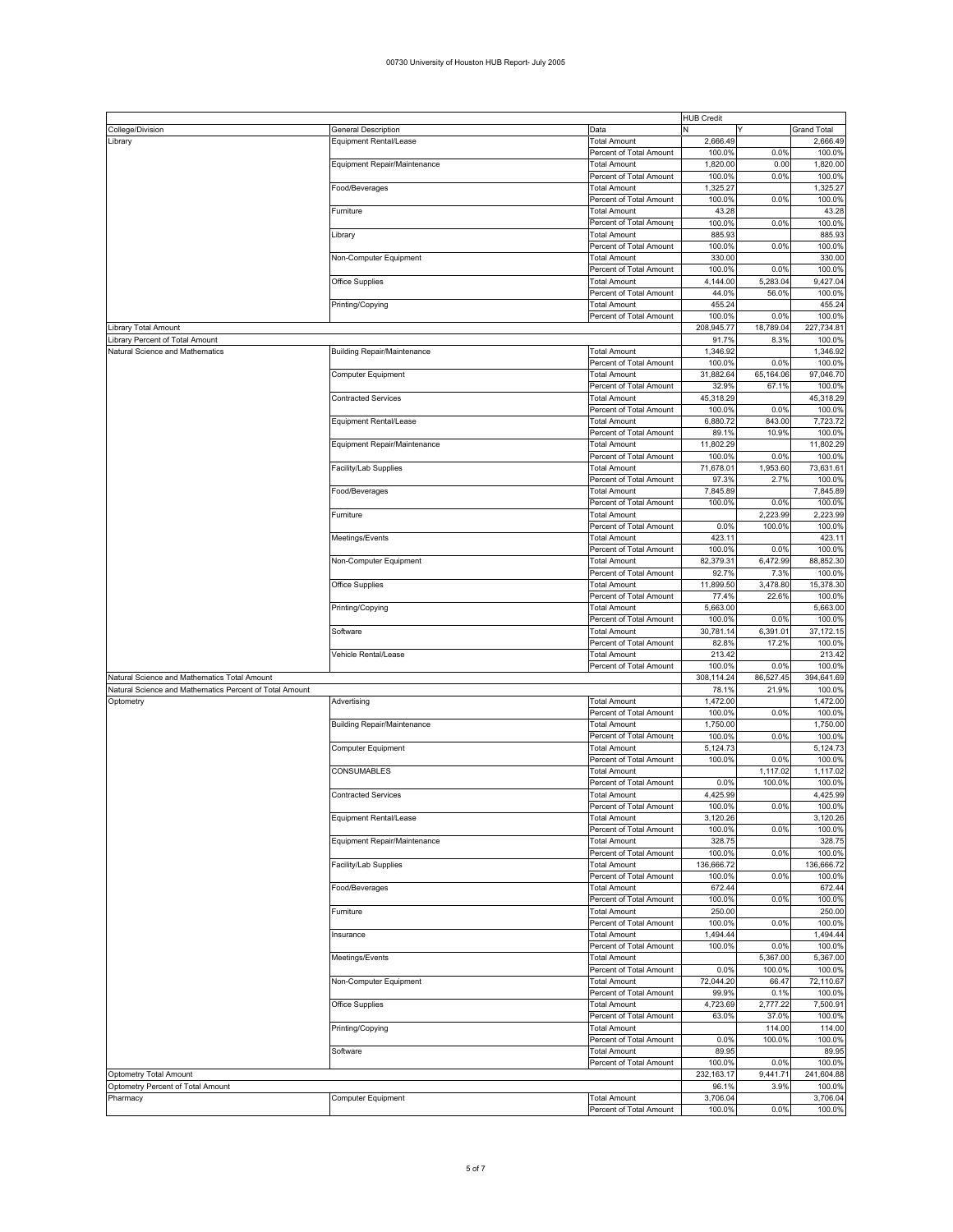|                                   |                                    |                         | <b>HUB Credit</b> |           |                    |
|-----------------------------------|------------------------------------|-------------------------|-------------------|-----------|--------------------|
| College/Division                  | General Description                | Data                    | Ν<br>Y            |           | <b>Grand Total</b> |
| Pharmacy                          | <b>Contracted Services</b>         | <b>Total Amount</b>     | 63,044.92         |           | 63,044.92          |
|                                   |                                    | Percent of Total Amount | 100.0%            | 0.0%      | 100.0%             |
|                                   | Equipment Rental/Lease             | Total Amount            | 1,053.66          |           | 1,053.66           |
|                                   |                                    | Percent of Total Amount | 100.0%            | 0.0%      | 100.0%             |
|                                   | Equipment Repair/Maintenance       | <b>Total Amount</b>     | 2,299.00          |           | 2,299.00           |
|                                   |                                    | Percent of Total Amount | 100.0%            | 0.0%      | 100.0%             |
|                                   |                                    |                         |                   |           |                    |
|                                   | Facility/Lab Supplies              | Total Amount            | 31,987.83         |           | 31,987.83          |
|                                   |                                    | Percent of Total Amount | 100.0%            | 0.0%      | 100.0%             |
|                                   | ood/Beverages                      | <b>Total Amount</b>     | 50.00             |           | 50.00              |
|                                   |                                    | Percent of Total Amount | 100.0%            | 0.0%      | 100.0%             |
|                                   | Furniture                          | Total Amount            | 1,141.39          |           | 1,141.39           |
|                                   |                                    | Percent of Total Amount | 100.0%            | 0.0%      | 100.0%             |
|                                   | Meetings/Events                    | Total Amount            | 623.50            |           | 623.50             |
|                                   |                                    | Percent of Total Amount | 100.0%            | 0.0%      | 100.0%             |
|                                   | Non-Computer Equipment             | Total Amount            | 13,691.30         |           | 13,691.30          |
|                                   |                                    | Percent of Total Amount | 100.0%            | 0.0%      | 100.0%             |
|                                   | Office Supplies                    | Total Amount            | 6,554.31          | 539.69    | 7,094.00           |
|                                   |                                    | Percent of Total Amount | 92.4%             | 7.6%      | 100.0%             |
|                                   |                                    |                         |                   |           |                    |
|                                   | Printing/Copying                   | Total Amount            | 3,761.71          |           | 3,761.71           |
|                                   |                                    | Percent of Total Amount | 100.0%            | 0.0%      | 100.0%             |
|                                   | Software                           | <b>Total Amount</b>     | 25.00             |           | 25.00              |
|                                   |                                    | Percent of Total Amount | 100.0%            | 0.0%      | 100.0%             |
|                                   | Vehicle Rental/Lease               | Total Amount            | 858.50            |           | 858.50             |
|                                   |                                    | Percent of Total Amount | 100.0%            | 0.0%      | 100.0%             |
| Pharmacy Total Amount             |                                    |                         | 128,797.16        | 539.69    | 129,336.85         |
| Pharmacy Percent of Total Amount  |                                    |                         | 99.6%             | 0.4%      | 100.0%             |
| President                         | Advertising                        | Total Amount            | 455.00            |           | 455.00             |
|                                   |                                    | Percent of Total Amount | 100.0%            | 0.0%      | 100.0%             |
|                                   |                                    |                         |                   |           |                    |
|                                   | Athletics                          | Total Amount            | 6,962.83          |           | 6,962.83           |
|                                   |                                    | Percent of Total Amount | 100.0%            | 0.0%      | 100.0%             |
|                                   | <b>Building Repair/Maintenance</b> | Total Amount            | 68.46             |           | 68.46              |
|                                   |                                    | Percent of Total Amount | 100.0%            | 0.0%      | 100.0%             |
|                                   | Computer Equipment                 | Total Amount            | 9,390.25          | 1,675.00  | 11,065.25          |
|                                   |                                    | Percent of Total Amount | 84.9%             | 15.1%     | 100.0%             |
|                                   | <b>Contracted Services</b>         | Total Amount            | 81,650.56         |           | 81,650.56          |
|                                   |                                    | Percent of Total Amount | 100.0%            | 0.0%      | 100.0%             |
|                                   | Equipment Rental/Lease             | <b>Total Amount</b>     | 2.822.09          |           | 2,822.09           |
|                                   |                                    | Percent of Total Amount | 100.0%            | 0.0%      | 100.0%             |
|                                   | Equipment Repair/Maintenance       | Total Amount            | 242.09            |           | 242.09             |
|                                   |                                    |                         |                   | 0.0%      | 100.0%             |
|                                   |                                    | Percent of Total Amount | 100.0%            |           |                    |
|                                   | acility/Lab Supplies               | Total Amount            | 5,730.75          |           | 5,730.75           |
|                                   |                                    | Percent of Total Amount | 100.0%            | 0.0%      | 100.0%             |
|                                   | Food/Beverages                     | Total Amount            | 573.74            | 10.48     | 584.22             |
|                                   |                                    | Percent of Total Amount | 98.2%             | 1.8%      | 100.0%             |
|                                   | Game Expenses                      | Total Amount            | 5,460.14          |           | 5,460.14           |
|                                   |                                    | Percent of Total Amount | 100.0%            | 0.0%      | 100.0%             |
|                                   | Grounds Maintenance                | Total Amount            | 2,427.74          |           | 2,427.74           |
|                                   |                                    | Percent of Total Amount | 100.0%            | 0.0%      | 100.0%             |
|                                   |                                    |                         | 4,270.72          |           | 4,270.72           |
|                                   | Meetings/Events                    | Total Amount            |                   |           |                    |
|                                   |                                    | Percent of Total Amount | 100.0%            | 0.0%      | 100.0%             |
|                                   | Non-Computer Equipment             | Total Amount            | 526.28            | 1,424.12  | 1,950.40           |
|                                   |                                    | Percent of Total Amount | 27.0%             | 73.0%     | 100.0%             |
|                                   | Office Supplies                    | Total Amount            | 2,502.68          | 296.37    | 2,799.05           |
|                                   |                                    | Percent of Total Amount | 89.4%             | 10.6%     | 100.0%             |
|                                   | Vehicle Rental/Lease               | Total Amount            | 2,101.72          |           | 2,101.72           |
|                                   |                                    | Percent of Total Amount | 100.0%            | 0.0%      | 100.0%             |
| <b>President Total Amount</b>     |                                    |                         | 125,185.05        | 3,405.97  | 128,591.02         |
| President Percent of Total Amount |                                    |                         | 97.4%             | 2.6%      | 100.0%             |
| Research                          | Computer Equipment                 | <b>Total Amount</b>     | 22,132.18         | 26,257.00 | 48,389.18          |
|                                   |                                    |                         | 45.7%             | 54.3%     | 100.0%             |
|                                   |                                    | Percent of Total Amount |                   |           |                    |
|                                   | <b>Contracted Services</b>         | <b>Total Amount</b>     | 118,184.64        | 797.84    | 118,982.48         |
|                                   |                                    | Percent of Total Amount | 99.3%             | 0.7%      | 100.0%             |
|                                   | Equipment Rental/Lease             | <b>Total Amount</b>     | 2,858.00          | 627.16    | 3,485.16           |
|                                   |                                    | Percent of Total Amount | 82.0%             | 18.0%     | 100.0%             |
|                                   | Equipment Repair/Maintenance       | <b>Total Amount</b>     | 4,771.60          |           | 4,771.60           |
|                                   |                                    | Percent of Total Amount | 100.0%            | 0.0%      | 100.0%             |
|                                   | acility/Lab Supplies               | <b>Total Amount</b>     | 35,661.37         | 3,176.47  | 38,837.84          |
|                                   |                                    | Percent of Total Amount | 91.8%             | 8.2%      | 100.0%             |
|                                   | Food/Beverages                     | <b>Total Amount</b>     | 12,031.30         |           | 12,031.30          |
|                                   |                                    | Percent of Total Amount | 100.0%            | 0.0%      | 100.0%             |
|                                   |                                    |                         | 612.04            | 6,152.67  | 6,764.71           |
|                                   | Non-Computer Equipment             | <b>Total Amount</b>     |                   |           |                    |
|                                   |                                    | Percent of Total Amount | 9.0%              | 91.0%     | 100.0%             |
|                                   | Office Supplies                    | Total Amount            | 5,491.17          | 1,237.16  | 6,728.33           |
|                                   |                                    | Percent of Total Amount | 81.6%             | 18.4%     | 100.0%             |
|                                   | Printing/Copying                   | <b>Total Amount</b>     | 3,389.01          |           | 3,389.01           |
|                                   |                                    | Percent of Total Amount | 100.0%            | 0.0%      | 100.0%             |
|                                   | Software                           | <b>Total Amount</b>     | 42,282.89         | 129.00    | 42,411.89          |
|                                   |                                    | Percent of Total Amount | 99.7%             | 0.3%      | 100.0%             |
| Research Total Amount             |                                    |                         | 247,414.20        | 38,377.30 | 285,791.50         |
| Research Percent of Total Amount  |                                    |                         | 86.6%             | 13.4%     | 100.0%             |
| <b>Student Affairs</b>            |                                    | <b>Total Amount</b>     | 763.32            |           | 763.32             |
|                                   | Advertising                        |                         |                   |           |                    |
|                                   |                                    | Percent of Total Amount | 100.0%            | 0.0%      | 100.0%             |
|                                   | <b>Building Repair/Maintenance</b> | <b>Total Amount</b>     | 2,272.00          |           | 2,272.00           |
|                                   |                                    | Percent of Total Amount | 100.0%            | 0.0%      | 100.0%             |